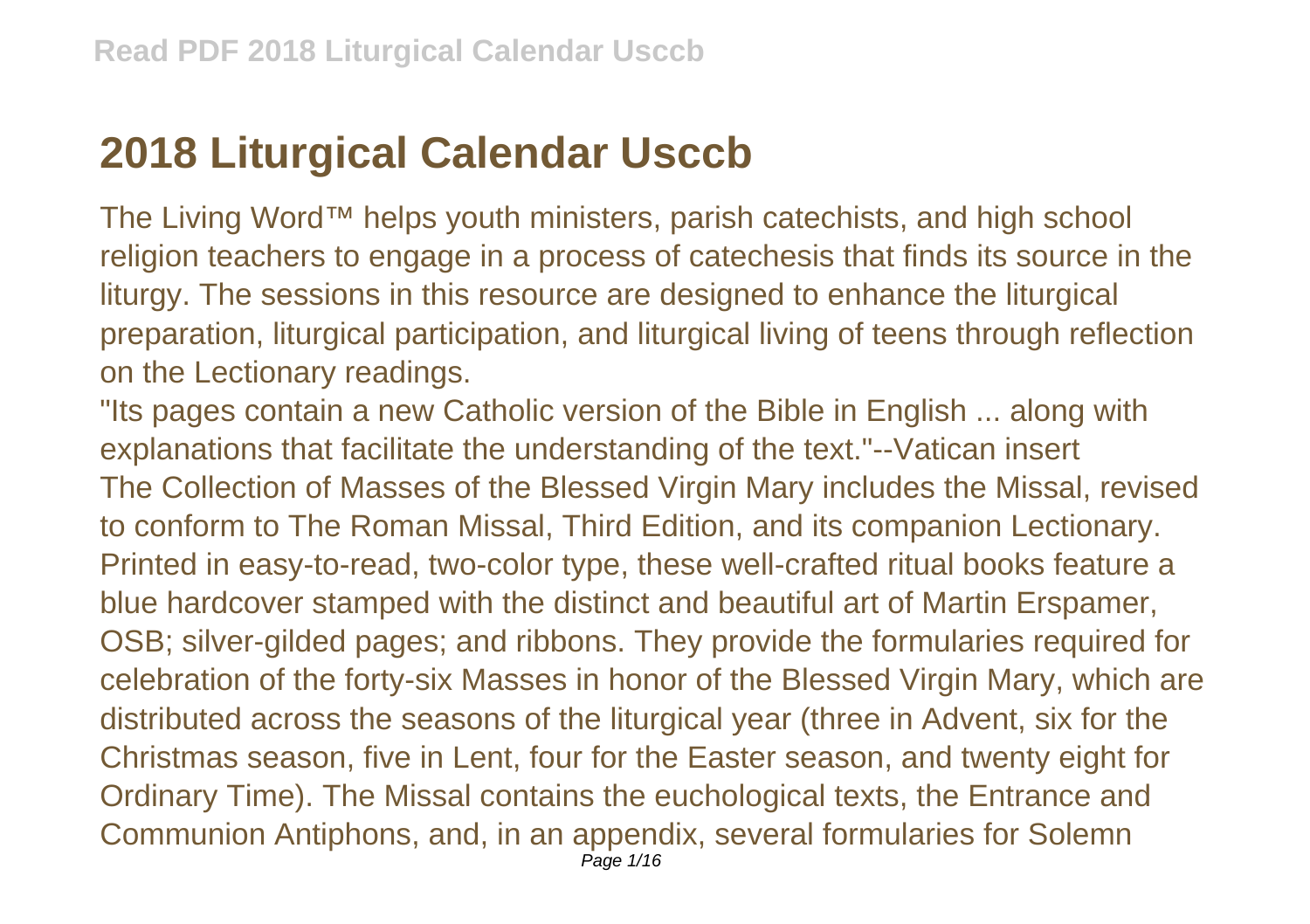Blessings at the end of Mass. A historical, liturgical, and pastoral introduction precedes each formulary to assist in preparation for the Eucharistic celebration. Celebrating the Lectionary® for Junior High provides 15-minute Lectionary-based catechetical sessions for every Sunday and Holyday of Obligation. It includes reproducible send-home pages for each Sunday and Holyday of Obligation that encourage adolescents to develop a practice of prayer and bring the message of the Lectionary into their daily lives.

Julian of Norwich's Revelations of Divine Love is truly an astounding work: an inspiring example of Christian mysticism, a unique contribution to Christian theology, the first book in English known to have been written by a woman. Veronica Mary Rolf guides us as we read, examining its fourteenth-century context and illuminating our understanding of this enduring work. Divine Worship MissalGeneral Instruction of the Roman MissalUSCCB Publishing

This book is the essential pastoral resource to help you prepare the liturgy each day of the liturgical year! If you are a priest or deacon, liturgist, music director, worship team member, religious educator, or simply interested in more information about Catholic liturgy, this publication will be an invaluable tool Our culture seems to be busier and more technologically connected than in any time in Page 2/16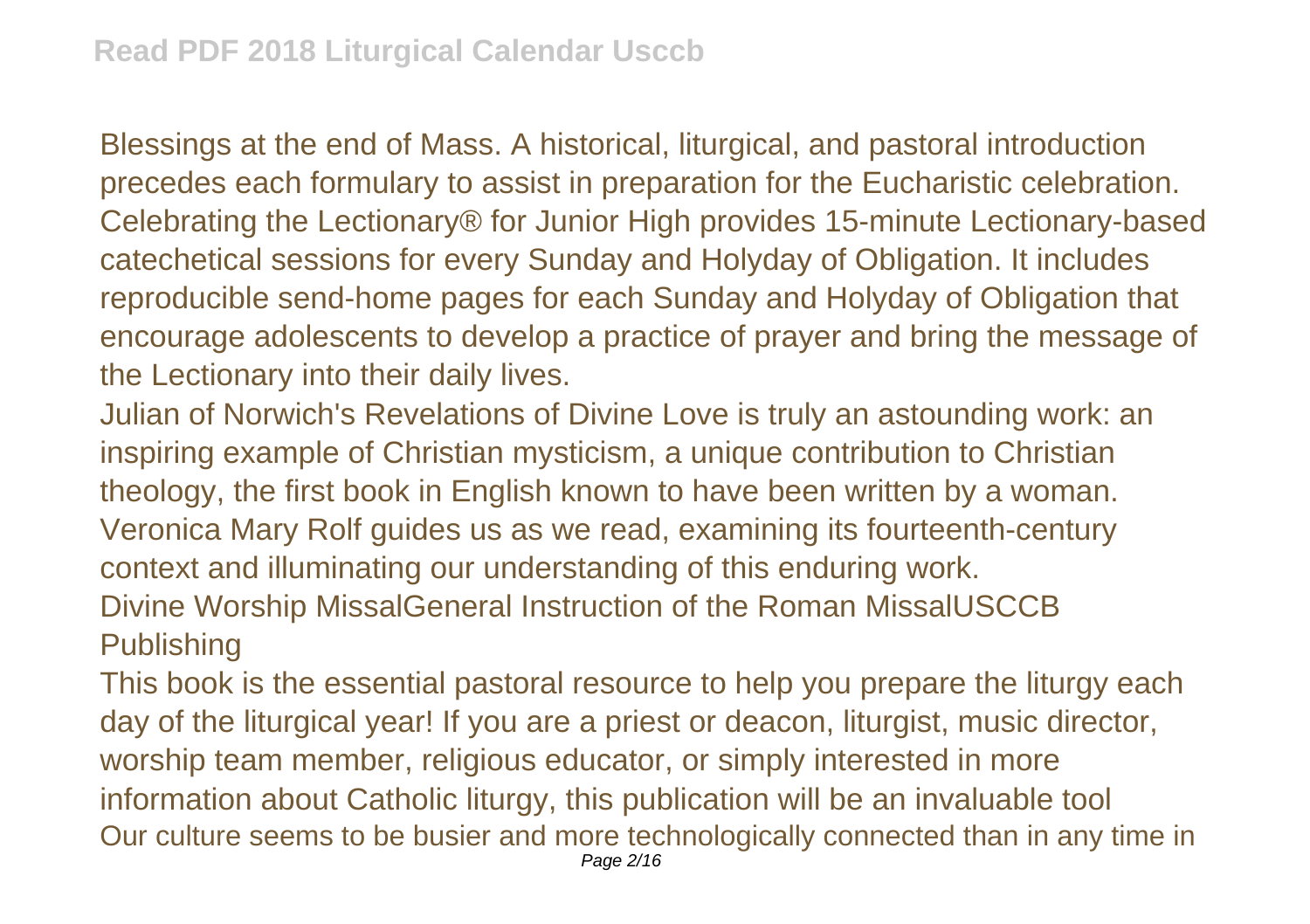history, and this requires more intentionality to stay in relationship with God and cultivate deeper relationships with others. We must find ways to mitigate distracted living, because it is diminishing our ability as Christ followers to live out Jesus' greatest commandments: to love God and love others. This is a journey that never ends, and it is a journey that requires focus. The antidote to distraction is focused love. The Jesus Challenge: 21 Days of Loving God and Neighbor is a 3-week journey to help you become more attentive to your relationship with God. This book invites you to move from forgetfulness to remembering, from distraction to intentionality, and from selfsufficiency to God-reliance, so that you can live lives that center on loving God and loving others as ourselves. The book contains leader helps that can be combined with a DVD featuring Justin LaRosa in 8-10 minute video segments designed for small group discussion.

Celebrating the Lectionary® for Intermediate Grades provides 15-minute Lectionarybased catechetical sessions for every Sunday and Holyday of Obligation. It includes reproducible send-home pages for each Sunday and Holyday of Obligation that families can use to live the message of the Lectionary and celebrate the seasons of the liturgical year.

A study of Pope Francis's example and teaching on relating the liturgy to living the mission of the liturgy in the world through holiness and mission.

This wide-ranging volume explores the tension between the dietary practice of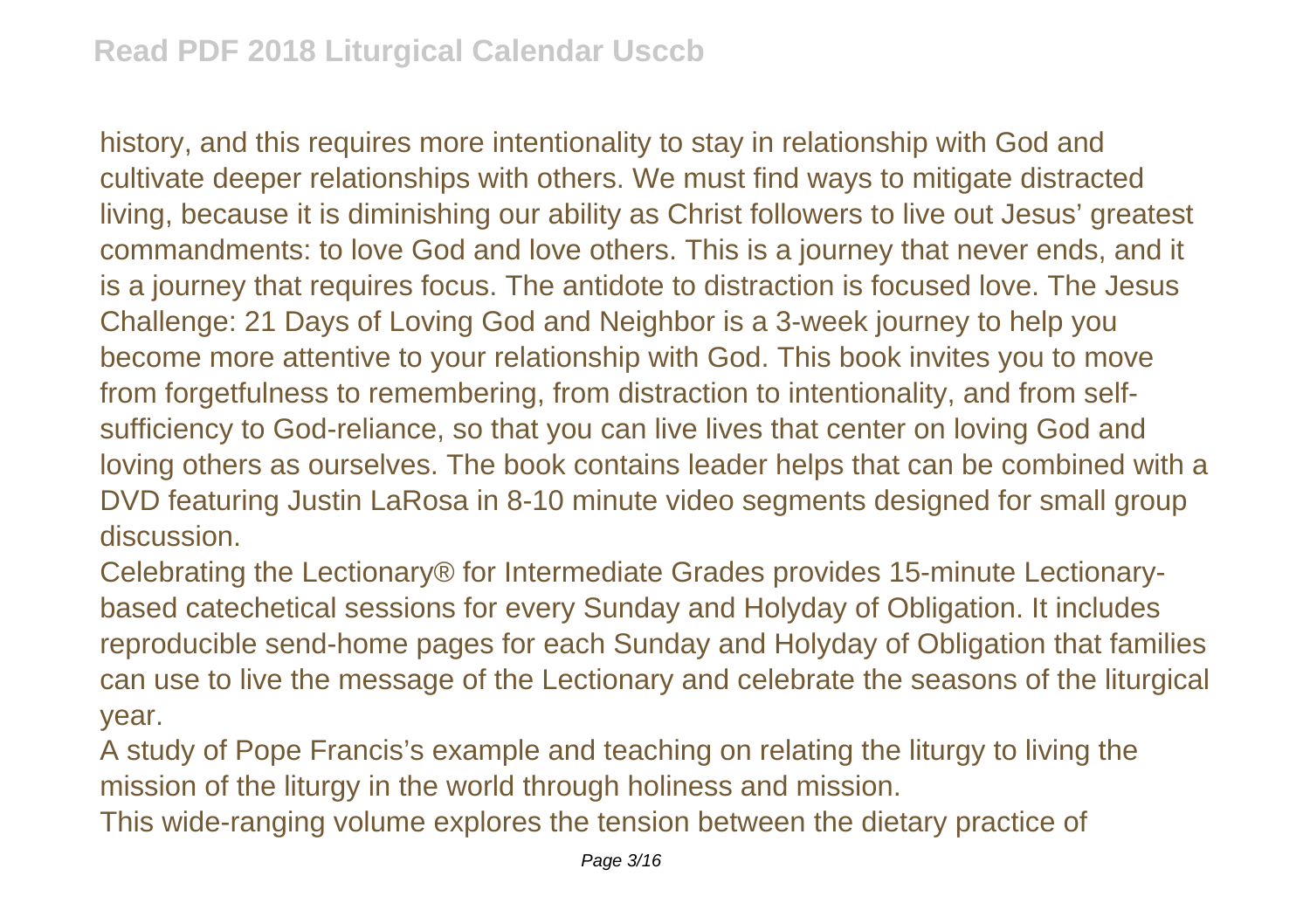veganism and the manifestation, construction, and representation of a vegan identity in today's society. Emerging in the early 21st century, vegan studies is distinct from more familiar conceptions of "animal studies," an umbrella term for a three-pronged field that gained prominence in the late 1990s and early 2000s, consisting of critical animal studies, human animal studies, and posthumanism. While veganism is a consideration of these modes of inquiry, it is a decidedly different entity, an ethical delineator that for many scholars marks a complicated boundary between theoretical pursuit and lived experience. The Routledge Handbook of Vegan Studies is the must-have reference for the important topics, problems, and key debates in the subject area and is the first of its kind. Comprising over 30 chapters by a team of international contributors, this handbook is divided into five parts: History of vegan studies Vegan studies in the disciplines Theoretical intersections Contemporary media entanglements Veganism around the world These sections contextualize veganism beyond its status as a dietary choice, situating veganism within broader social, ethical, legal, theoretical, and artistic discourses. This book will be essential reading for students and researchers of vegan studies, animal studies, and environmental ethics.

This unique reference book provides concise definitions for words, names, and titles that practitioners and students of contemporary Roman Catholic liturgy may encounter. Father Dennis Smolarski, SJ, and Monsignor Joseph DeGrocco have expanded and updated the dictionary from Father Smolarski's classic work Liturgical Literacy: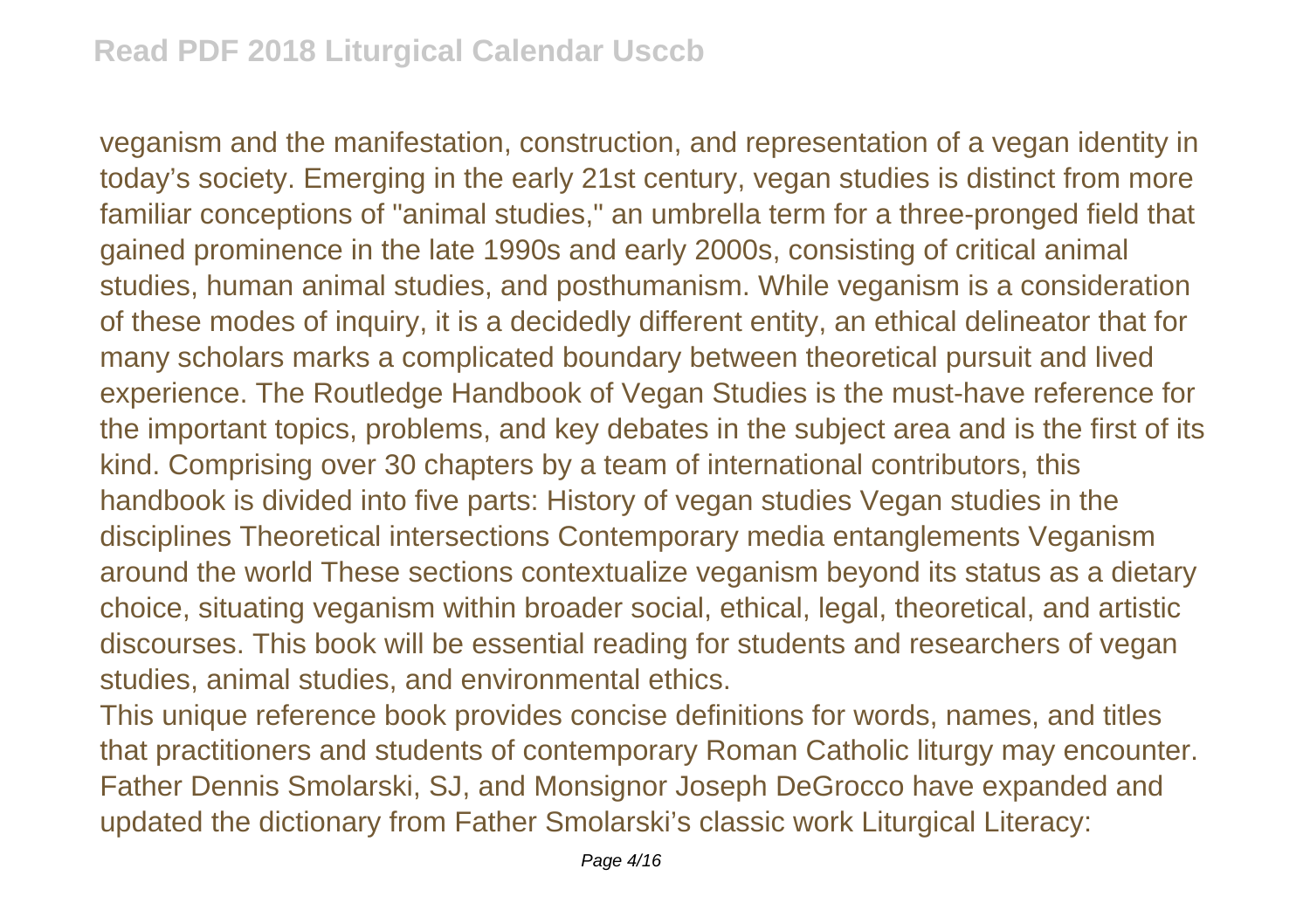Anamnesis to Worship (Paulist Press, 1990) to provide an invaluable resource for clergy, pastoral ministers, liturgy directors, liturgical musicians, seminarians, students, and others having an interest in or responsibility for the liturgy.

Since 2007, use of the Roman Missal of 1962 has been broadly permitted within the church. This creates, in effect, two liturgical years running concurrently. In Advent to Pentecost, Abbot Patrick Regan compares the prayers and prefaces, readings and rubrics, calendar and chants of the 1962 Missal with those of the Missal as it was revised following the Second Vatican Council, now in its third edition. The result is a striking demonstration of the splendor and superiority of the reformed Missal over its predecessor, at least as far as the liturgical year is concerned. Regan's chapters on Advent, Lent, and the Easter Season are particularly informative because these seasons are so different in the two missals. Perhaps less obvious are the differences between Holy Week and the Triduum. Regan not only describes external modifications in the services as restored by Pius XII in 1956 but explores deeper theological currents, especially in the relationship between the passion and resurrection of the Lord in the one paschal mystery, to show how advances in this area find expression in the current Triduum celebrations and throughout the fifty days of Easter. The originality of the book lies mainly here. The most urgent liturgical challenge today, the author contends, is to raise the ars celebrandi to the same level of excellence as the Missal itself. The National Directory for the Formation, Ministry, and Life of Permanent Deacons in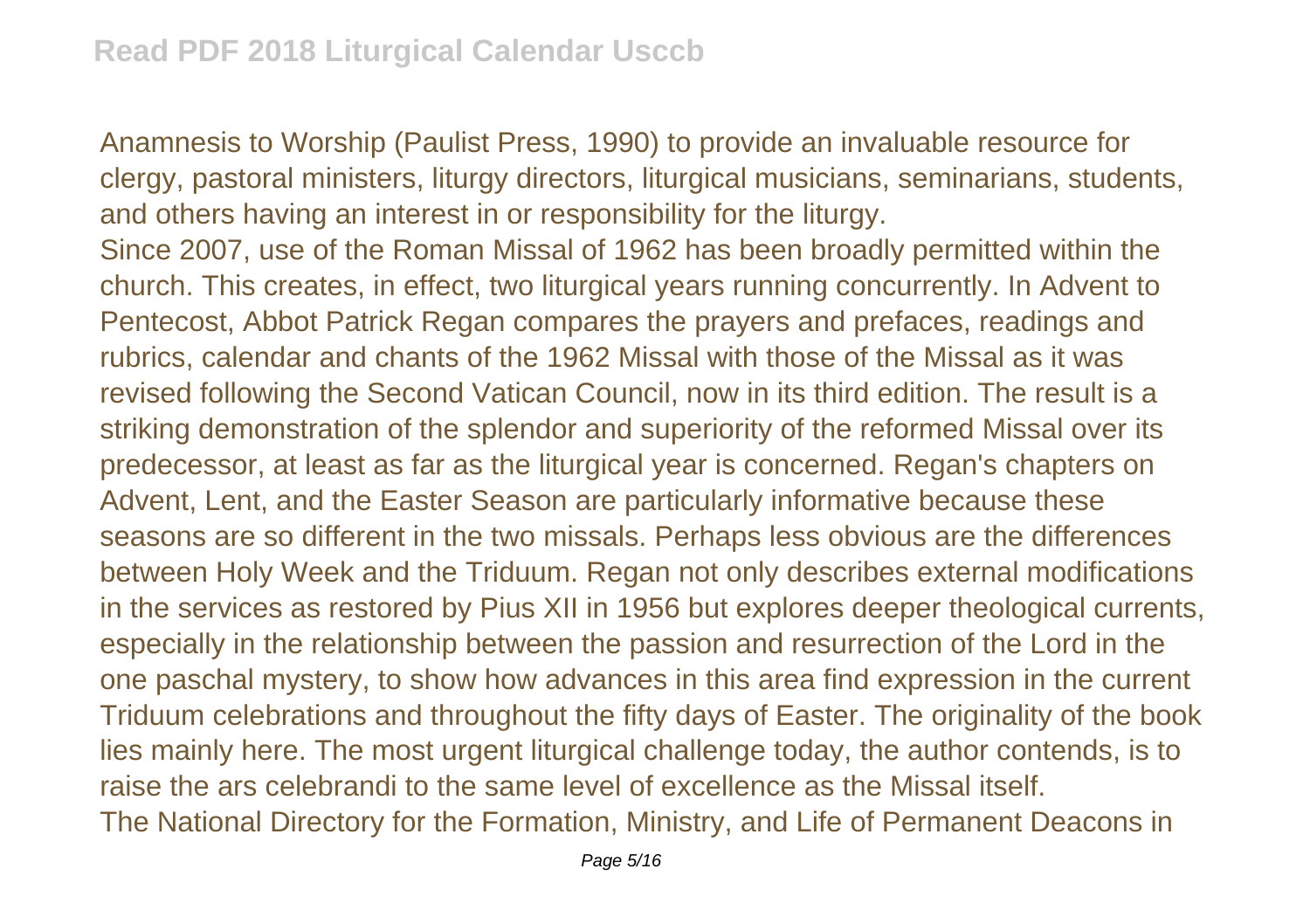the United States "is an important point of reference for those Churches in which the permanent diaconate is a living and active reality." It contains the guidelines and directives to be used when preparing or updating a diaconate program and formulating policies for the ministry and life of deacons. This volume also includes Basic Standards for Readiness for the formation of permanent deacons in the United States from the Bishops' Committee on the Diaconate and the committee document Visit of Consultation Teams to Diocesan Permanent Diaconate Formation Programs. Book jacket.

The protest against meat eating may turn out to be one of the most significant movements of our age. In terms of our relations with animals, it is difficult to think of a more urgent moral problem than the fate of billions of animals killed every year for human consumption. This book argues that vegetarians and vegans are not only protestors, but also moral pioneers. It provides 25 chapters which stimulate further thought, exchange, and reflection on the morality of eating meat. A rich array of philosophical, religious, historical, cultural, and practical approaches challenge our assumptions about animals and how we should relate to them. This book provides global perspectives with insights from 11 countries: US, UK, Germany, France, Belgium, Israel, Austria, the Netherlands, Canada, South Africa, and Sweden. Focusing on food consumption practices, it critically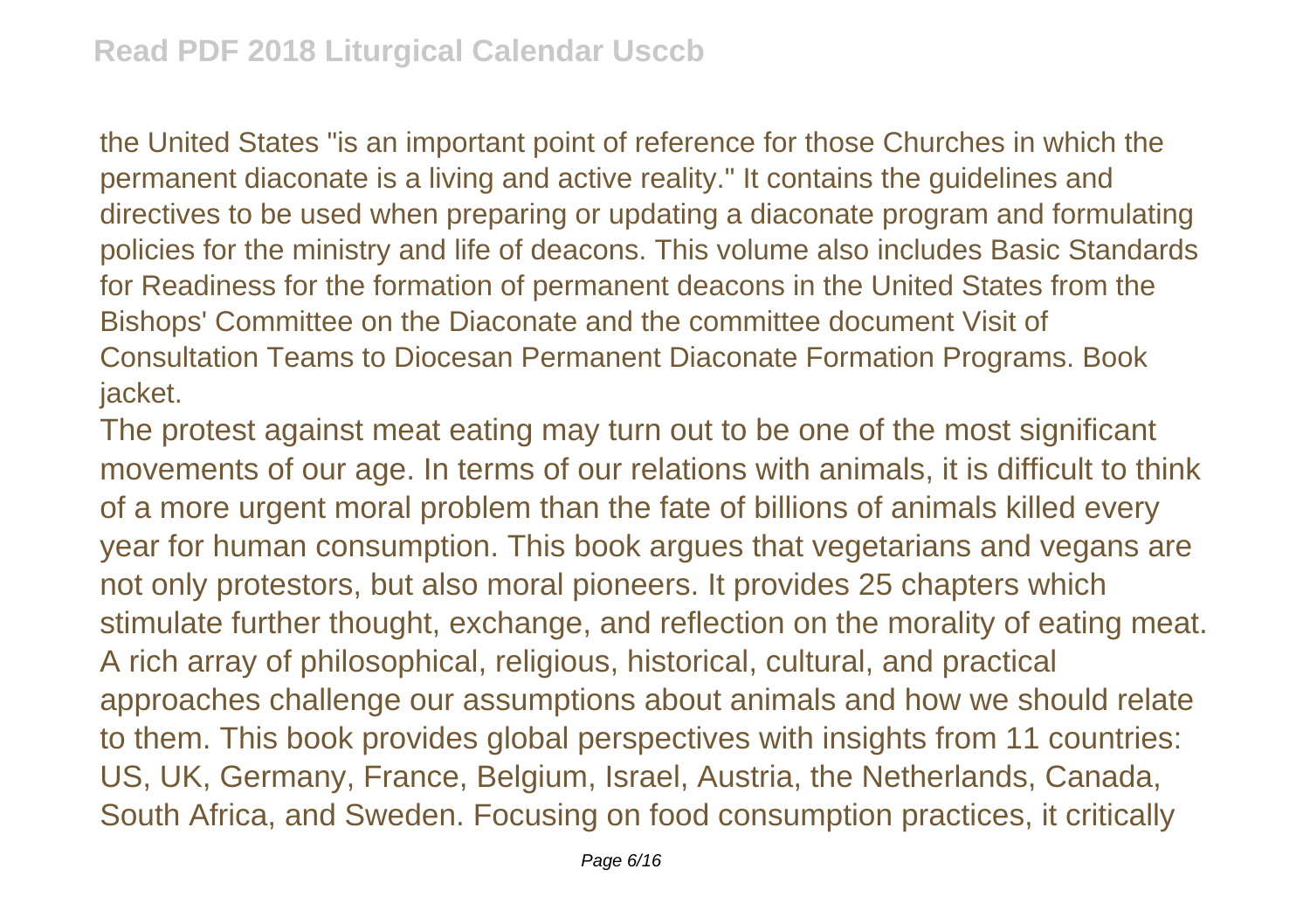foregrounds and unpacks key ethical rationales that underpin vegetarian and vegan lifestyles. It invites us to revisit our relations with animals as food, and as subjects of exploitation, suggesting that there are substantial moral, economic, and environmental reasons for changing our habits. This timely contribution, edited by two of the leading experts within the field, offers a rich array of interdisciplinary insights on what ethical vegetarianism and veganism means. It will be of great interest to those studying and researching in the fields of animal geography and animal-studies, sociology, food studies and consumption, environmental studies, and cultural studies. This book will be of great appeal to animal protectionists, environmentalists, and humanitarians.

At Home with the Word® guides you to a deeper understanding of the Sunday Scriptures, providing the readings for this liturgical year, insights from Scripture scholars, and action steps. The book also includes prayers and citations for weekday readings. On the cover, Cody Miller, an artist from Columbus, Ohio, has used paint and cut paper to illustrate the moment when God formed a covenant with Abraham. We see Abraham and Sarah looking up at the stars that represent the many future descendants promised by God. This is the second of several scenes from salvation history to appear on the covers of At Home with the Word<sup>®</sup> in coming years.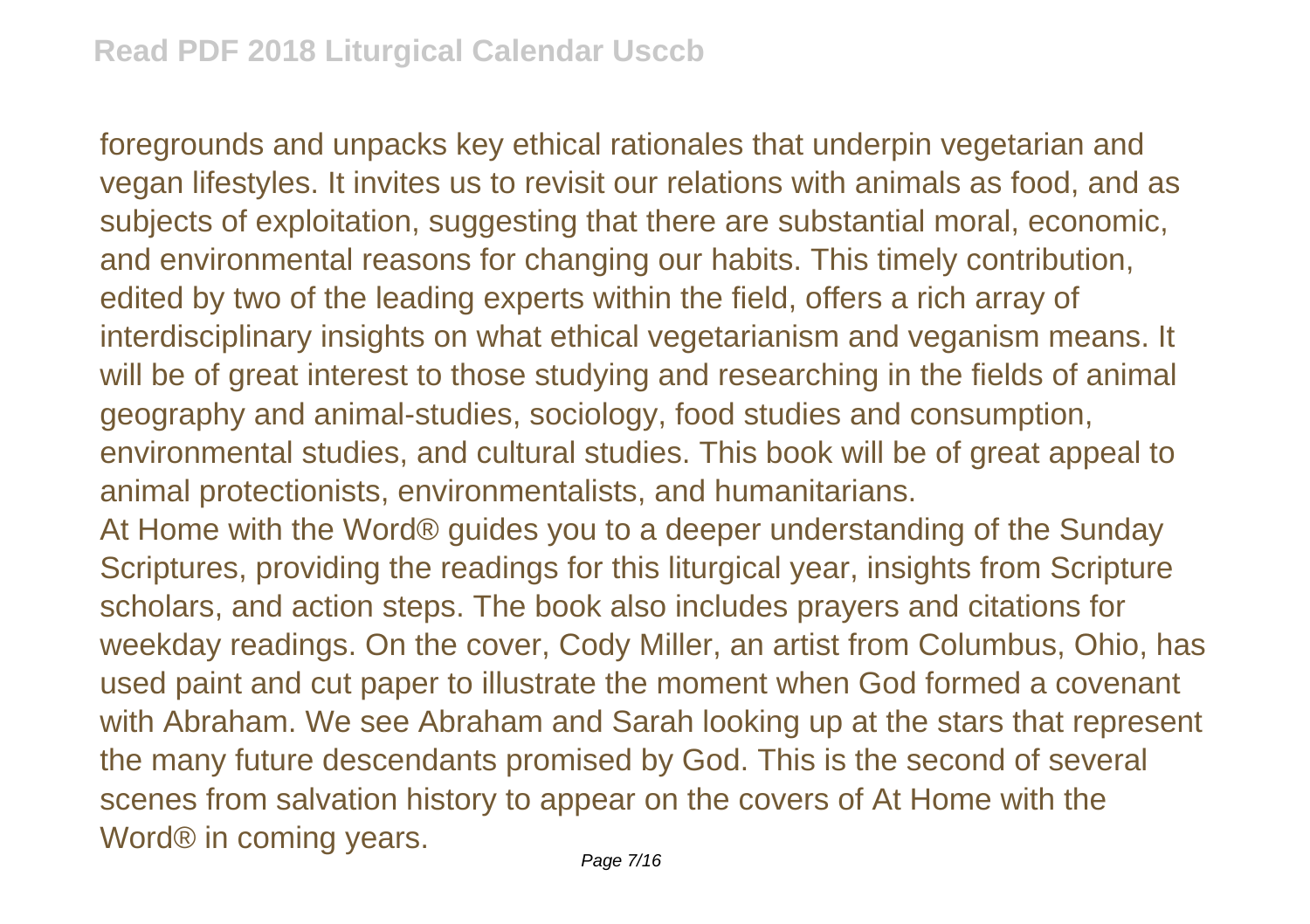Found in Translation is at once a themed volume on the translation of ancient Jewish texts and a Festschrift for Leonard J. Greenspoon, the Philip M. and Ethel Klutznick Professor in Jewish Civilization and professor of classical and near Eastern studies and of theology at Creighton University in Omaha, Nebraska. Greenspoon has made significant contributions to the study of Jewish biblical translations, particularly the ancient translation of the Hebrew Bible into Greek, known as the Septuagint. This volume comprises an internationally renowned group of scholars presenting a wide range of original essays on Bible translation, the influence of culture on biblical translation, Bible translations' reciprocal influence on culture, and the translation of various Jewish texts and collections, especially the Septuagint. Volume editors have painstakingly planned Found in Translation to have the broadest scope of any current work on Jewish biblical translation to reflect Greenspoon's broad impact on the field throughout an august career.

When Monsignor Thomas J. Green, professor at the School of Canon Law at The Catholic University of America, approached his seventy-fifth birthday and the fiftieth anniversary of his priestly ordination, his colleagues planned on offering him a fitting tribute in the form of a festschrift. Six people with different backgrounds, but all related to Msgr. Green on one way or another, have written Page 8/16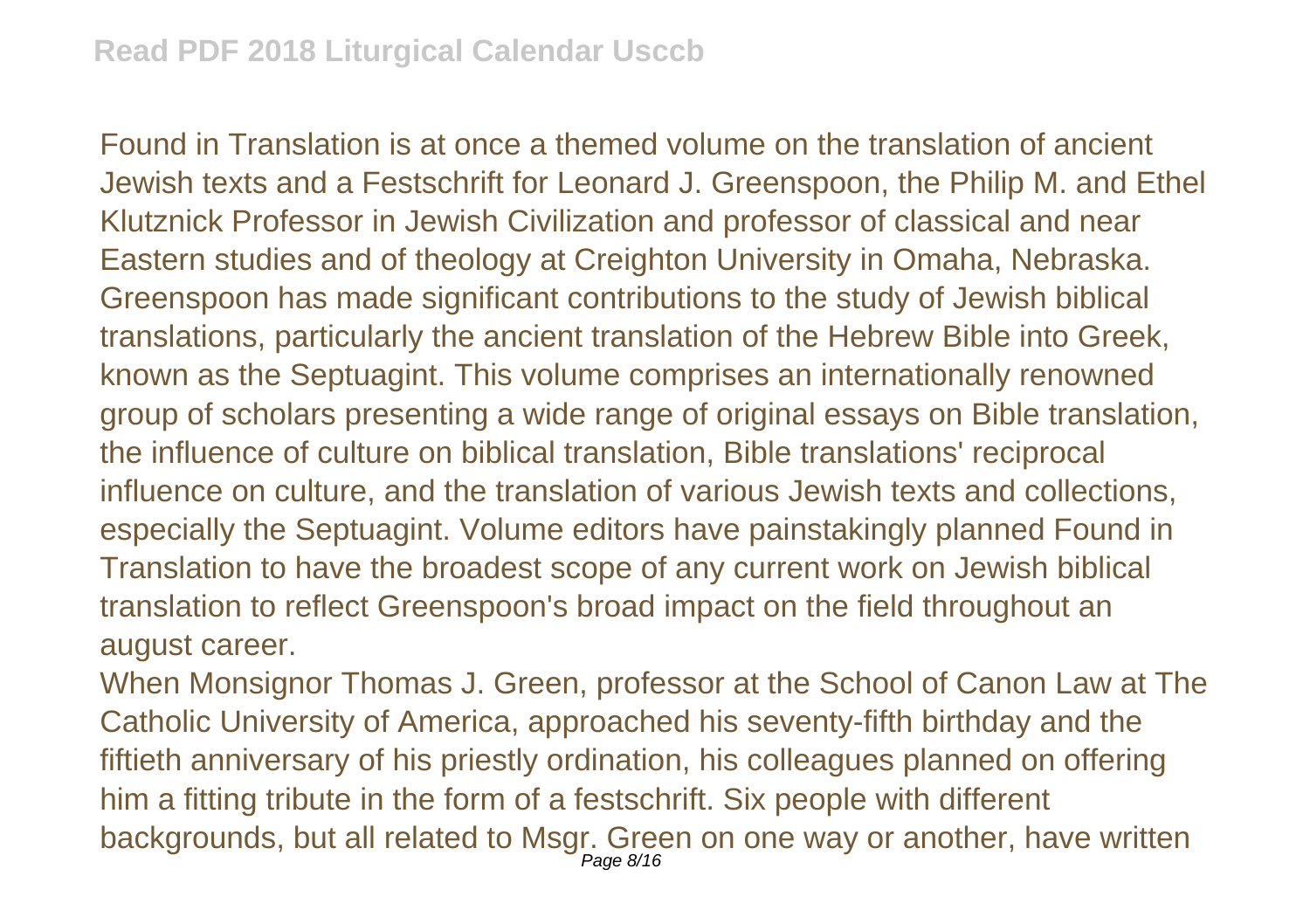a laudatio – a short congratulatory letter – in honor of Monsignor Green. No less than fifteen contributions on various topics by colleagues, canon law scholars, clearly relate and reflect upon the honoree's scholarly contributions to canon law. The topics are extremely varied, and illustrate how Monsignor Green has been or is active in nearly every area of canon law. Virtually every book of the Code of Canon Law is covered, if not directly, at least indirectly. While the book is a tribute to an eminent professor, the various scholarly contributions are unique pieces of scholarship. The authors of the laudatio are: John Garvey (President, The Catholic University of America); Andrew Abela (Provost, The Catholic University of America); Rev. Msgr. J. Brian Bransfield (General Secretary of the United States Conference of Catholic Bishops); Rev. Msgr. Ronny E. Jenkins (Dean, School of Canon Law, The Catholic University of America); Rev. Msgr. J. James Cuneo (Diocese of Bridgeport) and Sister Sharon Euart, RSM (Executive Director, Resource Center for Religious Institutes, Silver Spring, MD). "This practical guide provides parish leaders with the tools needed for facilitating and training all those involved with the adult Christian initiation process. Designed as a companion to An Introduction to the RCIA: The Vision of Christian Initiation by Ronald J. Lewinski, the enclosed training sessions explore the vision, theology, and purpose of the Rite of Christian Initiation of Adults in a lively,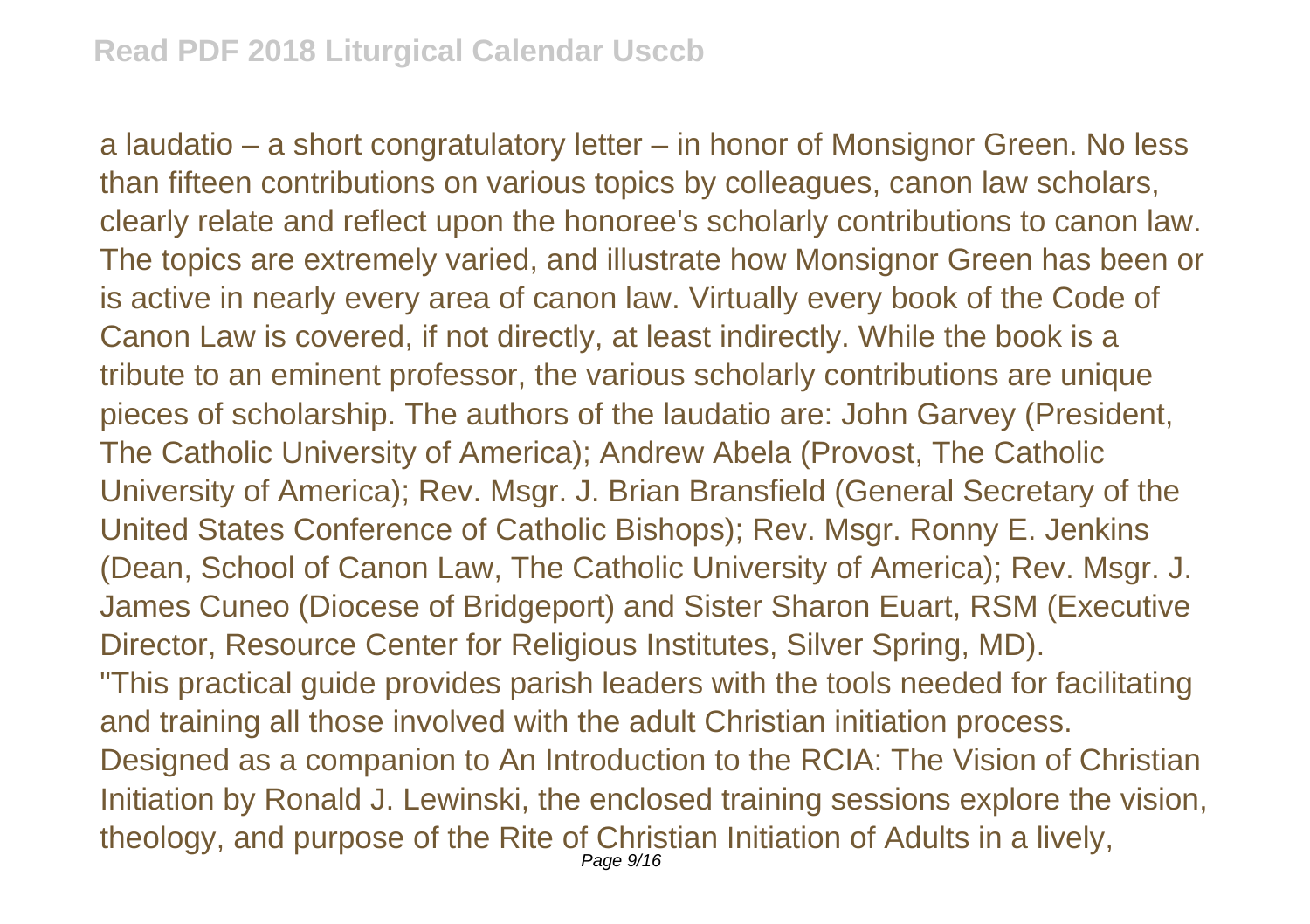interactive, and faith-filled way ... the enclosed DVD includes thirteen videos that will deepen and enlighten participants' understanding about the RCIA process."--Back cover.

Celebrating the Lectionary® for Primary Grades provides 15-minute Lectionarybased catechetical sessions for every Sunday and Holy Day of Obligation. It includes reproducible send-home pages for each Sunday and Holy Day of Obligation that families can use to live the message of the Lectionary and celebrate the seasons of the liturgical year.

Various Christian traditions mark their calendars to reflect the biblical and ecclesial narrative and enhance public worship. Such efforts safeguard against secularization's encroachment in the church's life. Setting the Spiritual Clock serves as a guide and traveling companion for the liturgical year, which circles the glorious Son as he breaks through the secular eclipse.

One of the most influential works in the debate over the concept and definitions of liturgical theology, Context and Text by Monsignor Kevin W. Irwin is now available in a completely rewritten, new edition. In light of the historical, theological, and pastoral mandates of the Constitution on the Sacred Liturgy, Context and Text is both a proposal for and an example of an investigation of the Church's liturgical praxis from a liturgical-theological perspective. This second edition, which includes an expanded introduction, covers:  $\cdot$  new liturgical and ecclesial contexts resulting from newly promulgated liturgies · further research in methodfor liturgical Page 10/16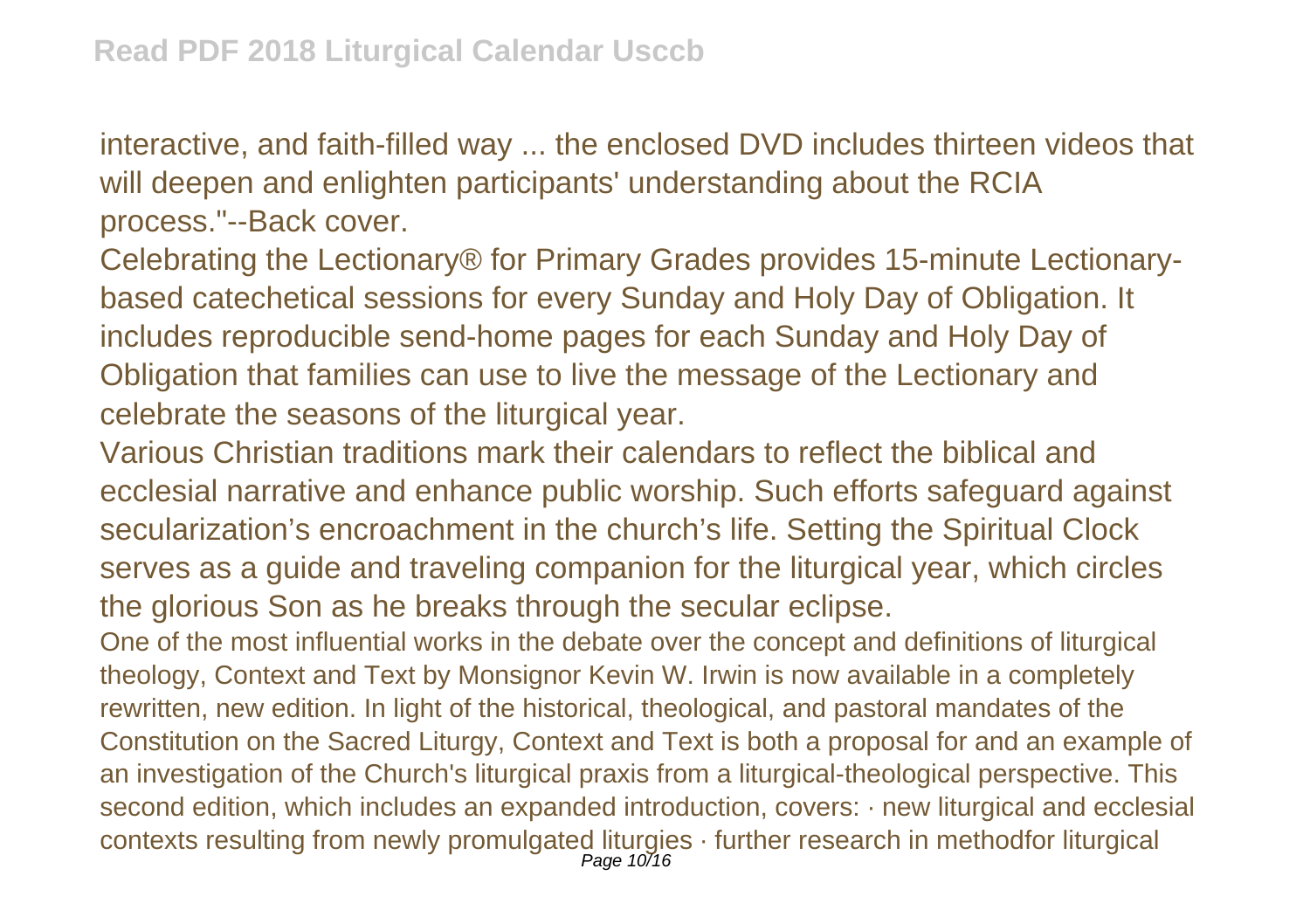studies · consideration for changes in the cultural contexts in which people celebrate the liturgy. Besides brand-new chapters on time and sacramentality, and additions to the chapter on the arts, this edition also considers the "ongoing 'texts and contexts' of the liturgy as always a new event in the life and ongoing discussion of liturgical theology within Christianity. This book is a practical, encouraging guide for "the rest of us": Catholic parents that want to impart the faith to their children but aren't quite sure where to start. Topics include leading by example, having conversations about faith, reading the Bible as a family, learning about the Saints, praying together, learning what the Mass means, celebrating special/feast days and liturgical seasons (Advent, Lent), and finding community with other Catholic families. Tommy and Karen emphasize that this a doable task and, with humor, let the reader know that there will be plenty of "fails" along the way but not to give up trying to develop a faith-filled family life. The Catholic Daily Reflections Series was written to help you enter more deeply into the Holy Scriptures and the Catholic Liturgy on a daily basis. Through these reflections and prayers, you are invited to embrace the Word of God in a personal, engaging, challenging and transforming way. These reflections are also a great resource for priests and deacons for their daily homily preparations. This Volume offers daily reflections and prayers for Lent and Easter. Catholic Daily Reflections Series: Volume One: Advent and Christmas Volume Two: Lent and Easter Volume Three: Ordinary Time: Weeks 1-17 Volume Four: Ordinary Time: Weeks 18-34 The Living Word™ helps youth ministers, parish catechists, and high school religion teachers to engage in a process of catechesis that finds its source in the liturgy. The sessions in this resource are designed to enhance the liturgical preparation, liturgical participation, and liturgical living of teens through reflection on the Lectionary readings. This resource includes Page 11/16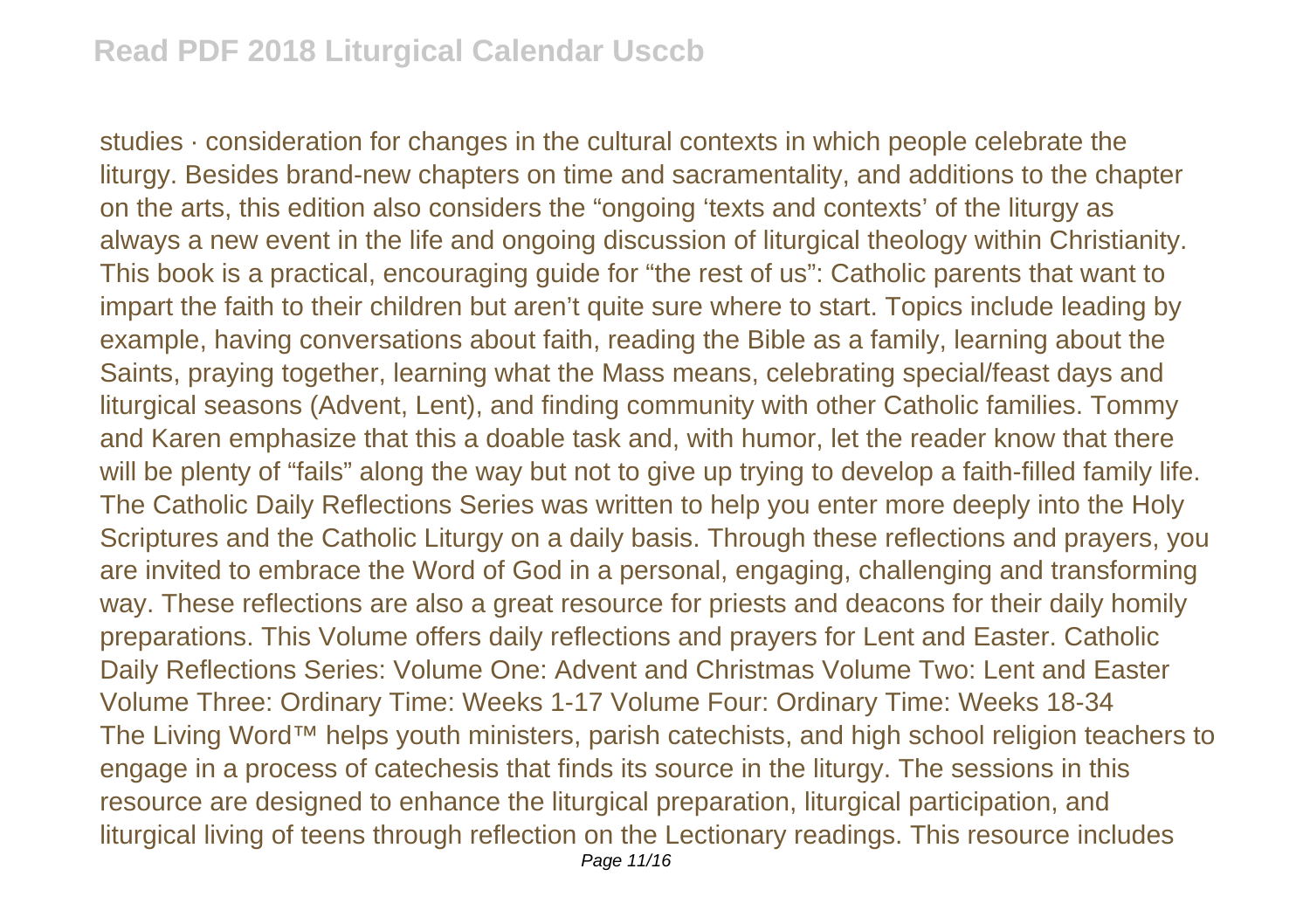materials for each Sunday and Holyday of Obligation of the school year, running from the Eighteenth Sunday in Ordinary Time through the Seventeenth Sunday of the following year. Celebrating the Lectionary® for Primary Grades provides 15-minute Lectionary-based catechetical sessions for every Sunday and Holyday of Obligation. It includes reproducible send-home pages for each Sunday and Holyday of Obligation that families can use to live the message of the Lectionary and celebrate the seasons of the liturgical year. All Things Mary provides reflections on all Scripture texts associated with celebrations in honor of the Blessed Virgin Mary during the liturgical year, in addition to biblical texts presented in the Collection of Masses of the Blessed Virgin Mary. It honors the Mother of God as the exemplar of the Christian life by presenting an anthology of Marian reflections grounded in Scripture texts, litanies, and catechetical teaching about Mary. This book is designed to be used by individuals for private study and prayer and by ministers for study, prayer, and preaching. The goal of this book is to foster ordinary Marian spirituality as it flows from the Bible. An eight-part exercise is offered for each of the entries: (1) a title; (2) a footnote listing where a specific Scripture passage is used in Marian masses; (3) a text giving the notation for the biblical passage; (4) a few verses from the biblical text; (5) a two-paragraph reflection on the biblical text and its application to the Blessed Virgin Mary; (6) a second footnote identifying references to various post-Vatican II documents about Mary; (7) a journal/meditation question for personal appropriation of Mariology; and (8) a concluding prayer.

The liturgy of the Catholic Church is the action by which Jesus Christ unites the members of the Church in glorifying God. It makes people holy through words, music, action and signs. The Eucharist is intended to be the most powerful means of union with our God, with the saints in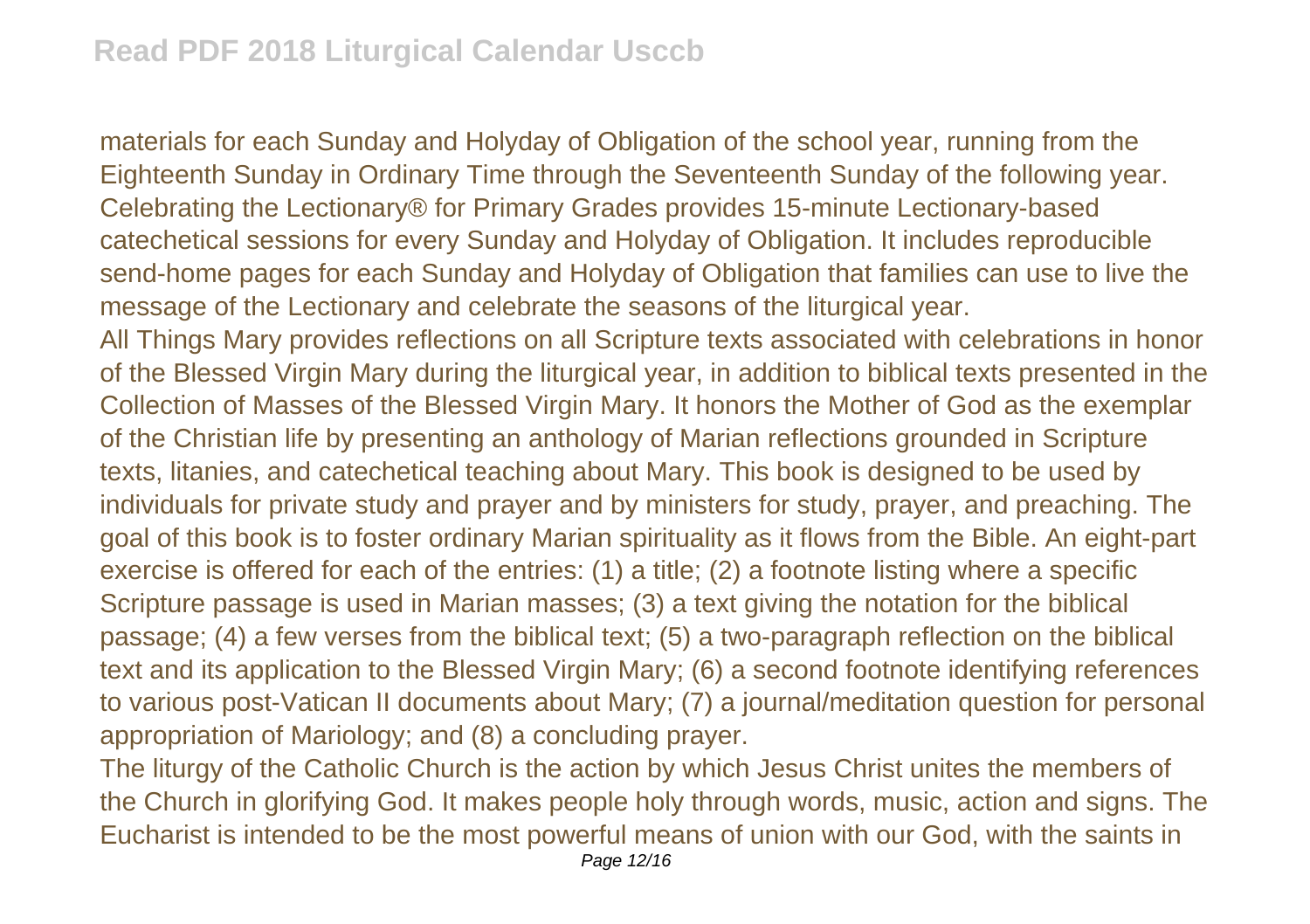heaven and with each other, and is to be a foretaste of the praise of God given in joy by the saints in heaven. As we move through the whole of the year, the Church is united with the mysteries of Christ's earthly life so as to come closer to her Lord and Saviour. Monsignor Peter Elliott provides scholarship and many years' experience and love of the liturgy. His previous work Ceremonies of the Modern Roman Rite has helped many people to celebrate our liturgy with attention and devotion. This present work is a guide to the most important moments of the Church year from Advent and Christmas to Holy Week, Corpus Christi and to the Solemnity of Christ the King. His book has been a long-awaited guide to those who wish to celebrate the events of the Church year with dignity, devotion, and deep faith. "Monsignor Elliot is one of the most insightful and reliable liturgists writing today. The rubrics of the Roman Rite are not selfexplaining, but with Elliot's work safely in reach, a generation of liturgists raised without a rich training in tradition can confidently approach the Ritual and be more respectful of the faithful's fundamental right to sound worship."—Dr. Edward Peters Institute for Pastoral Theology, Ave Maria University

This book is the essential pastoral resource to help you prepare the liturgy each day of the liturgical year! If you are a priest or deacon, liturgist, music director, worship team member, religious educator, or simply interested in more information about Catholic liturgy, this publication will be an invaluable tool. This year's edition includes quotations for reflection from Laudato si'.

Celebrating the Lectionary® for Preschool and Kindergarten provides 15-minute Lectionary-based catechetical sessions for every Sunday and Holyday of Page 13/16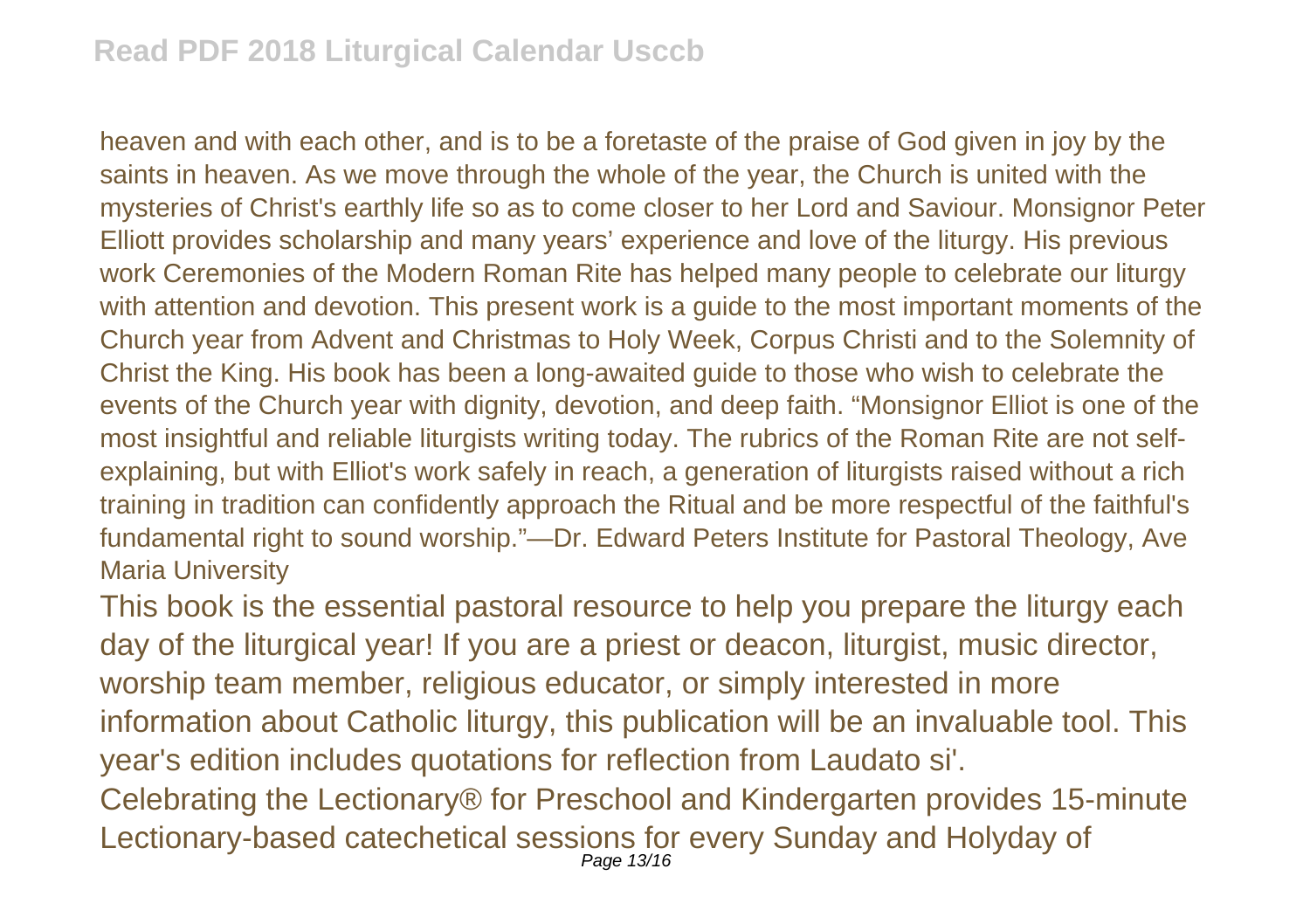Obligation. It includes reproducible send-home pages for each Sunday and Holyday of Obligation that families can use to live the message of the Lectionary and celebrate the seasons of the liturgical year.

The Power of Forgiveness, Pope Francis on Reconciliation calls the reader to explore the mercy of God, received in a profound way by turning toward God in the Sacrament of Reconciliation. This heartfelt collection of the Pope's reflections on the need for repentance, awareness of sin, God's divine mercy, forgiveness of others, and confession and absolution, is a transformative read for Catholics of all vocational states!

If you've been wondering how to bring the rich traditions of the Catholic Church's liturgical year into your home and into your family, this is the book for you. If you have no idea what the liturgical calendar is, this still might be the book for you, if you are looking for ways to bring your faith home from Sunday Mass, in every season, all year long. Catholic blogger and mother of many, Kendra Tierney shares how her family incorporates traditional Catholic practices into today's family life throughout the Church year—from Advent and Christmas, through Lent and Easter, to Pentecost and beyond. She provides ideas for stories, decorations, activities, and foods that will help you to celebrate your Catholic faith with your family and friends without expertise or much advance planning. She Page 14/16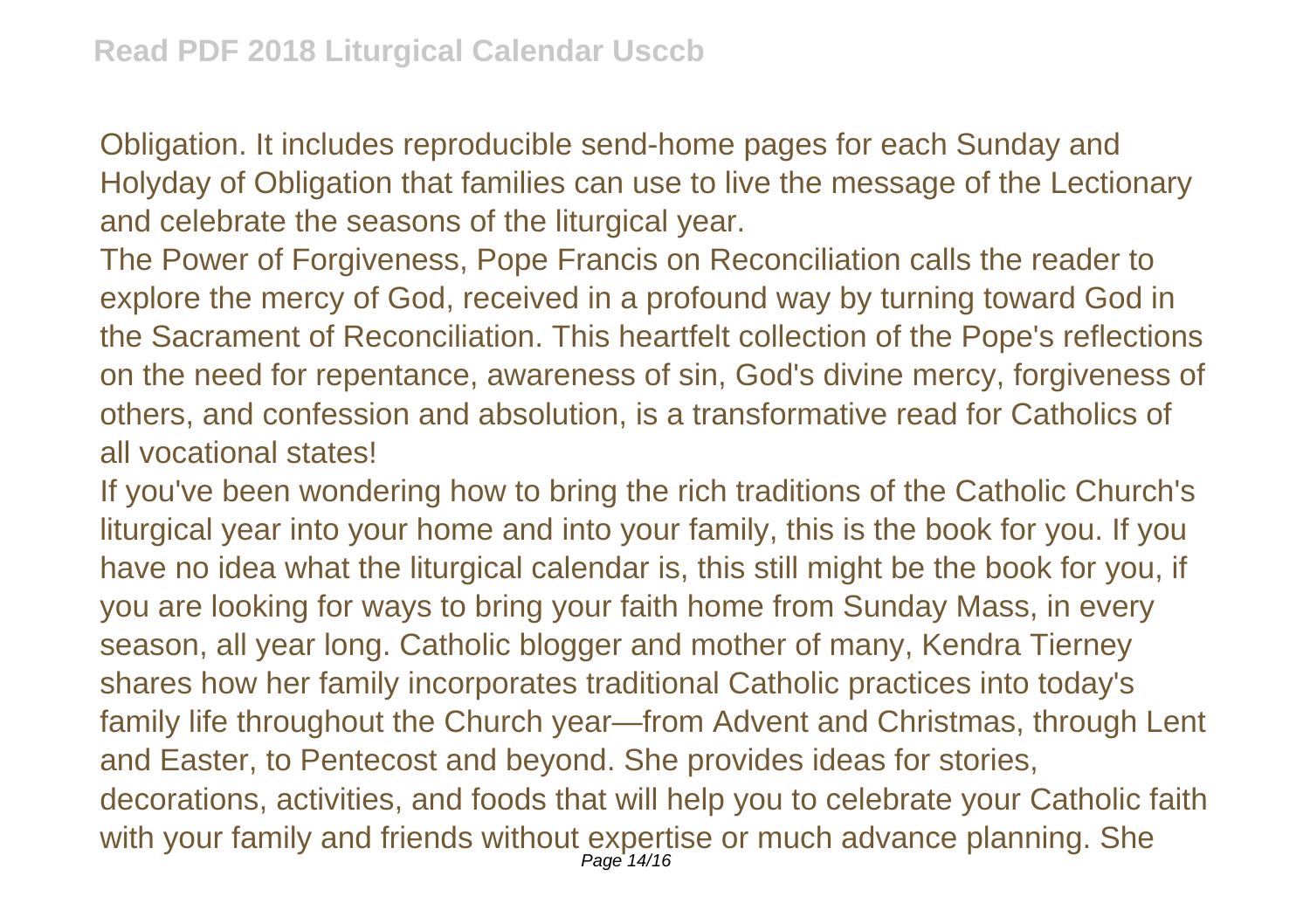also offers tips and tricks from her fifteen years in the Catholic mommy trenches on things like surviving bringing young children to Mass and saying a family Rosary. Whether you're a convert or a revert, an expert theologian or a brandnew Catholic, a member of a big family or a little one, a stay-at-home or a working parent, you're sure to find ways to make your Catholic faith a memorable and meaningful part of your busy family life. And have fun doing it! This trusted annual publication provides concise and helpful material to inspire and assist those who prepare the Mass for each day of the liturgical year. This book is the continuation of my book series from my blog www.icemanforchrist.org which is based on more than 365 references in the Bible to fear, and dread and our response to them. St Pope John Paul II knew that our God encourages us to "Be Not Afraid" and told us so. To do this we must actively seek holiness and be in the presence of our Lord and talk to Him. I recommend you develop the habit of spending 10 to 15 minutes a day with our Lord in the Blessed Sacrament Chapel or if that is not available some other quiet place where you can be in the company of our Lord. Read the daily entry and reflect on it asking our Lord and His mother to talk to your heart and reveal to you the will of the Father and then DO IT.

From USCCB Publishing, this revision of the General Instruction of the Roman Page 15/16